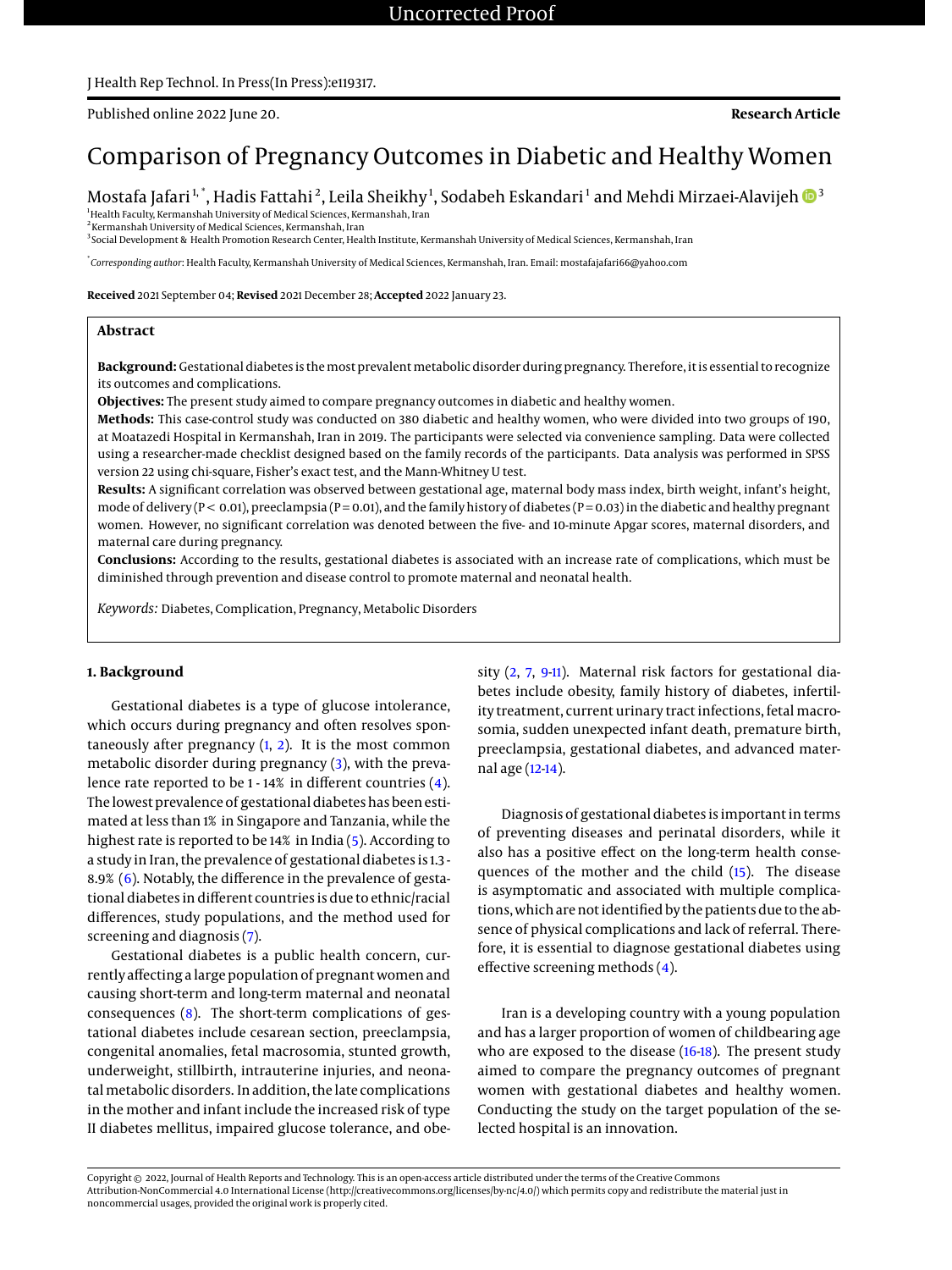# **2. Objectives**

The present study aimed to compare pregnancy outcomes in diabetic and healthy women.

# **3. Methods**

This case-control study was conducted on the pregnant women referring to Moatazedi Hospital in Kermanshah, Iran in 2019. The sample population consisted of 380 pregnant women who were selected via census sampling from the available hospital files, including 190 diabetic and 190 non-diabetic pregnant women. Data collection was carried out based on the family records of the subjects.

Data were extracted from themedical records available in the hospital without any rejections. The control group was matched in terms of age and place of residence. The sample size of each group was determined to be 190 cases (total: 380). Data were collected using a checklist including maternal age, body mass index (BMI), gestational age, education level, employment status, and place of residence. The inclusion criterion was diabetic pregnant women.

(1) Neonatal variables: height, weight, and five- and 10 minute Apgar scores

(2) Maternal variables: preeclampsia, mode of delivery, delivery outcome, prenatal care, family history of diabetes, history of smoking, prior pregnancies, and congenital anomalies

All ethical issues such as obtaining a consent form were considered by the researchers, the necessary coordination was made with the hospital officials, and the issue of confidentiality was also observed in the agenda. After completing and encoding the data, data analysis was performed in SPSS version 22. Chi-square was used to compare the frequency distribution of the qualitative variables by a frequency table, and the correlations between the variables in the case and control groups were assessed using Fisher's exact test. In addition, the Mann-Whitney U test was applied to compare the means of the quantitative variables in the case and control groups. In all the statistical analyses, the significance level was set at 0.05.

### **4. Results**

In total, 190 women with gestational diabetes and 190 healthy pregnant women were enrolled in the study [\(Table](#page-1-0) [1\)](#page-1-0).

The comparison of the mean maternal age showed a significant difference between the case and control groups  $(P < 0.01)$ . [\(Table 2\)](#page-1-1)

<span id="page-1-0"></span>**Table 1.** Comparison of Demographic and Fertility Characteristics in Case and Control Groups

| Variables           | Case             | Control          | P-Value |
|---------------------|------------------|------------------|---------|
| Mothers' age        | $27.5 + 62$      | $27.49 \pm 4.17$ | 0.80    |
| <b>Maternal BMI</b> | $26.05 \pm 2.97$ | $24.79 \pm 2.96$ | < 0.01  |
| Gestational age (w) | $38.08 \pm 1.72$ | $37.09 \pm 1.57$ | < 0.01  |

 $^{\rm a}$  Values are expressed as mean  $\pm$  SD.

<span id="page-1-1"></span>**Table 2.** Comparison of Frequency Distribution and Percentage of Demographic Variables in Case and Control Groups<sup>a</sup>

| <b>Variables</b>           | Case       | Control   | P-Value     |
|----------------------------|------------|-----------|-------------|
| <b>Place of residence</b>  |            |           | ${}_{0.01}$ |
| City                       | 114(60)    | 121(63.7) |             |
| Village                    | 76 (40)    | 69 (36.3) |             |
| Level of education         |            |           | ${}_{0.01}$ |
| Diploma and less           | 159 (83.7) | 155(81.6) |             |
| Academic education         | 31(16.3)   | 35(18.4)  |             |
| <b>Occupational status</b> |            |           | ${}_{0.01}$ |
| Housewife                  | 184 (96.8) | 183(96.3) |             |
| Employee                   | 6(3.2)     | 7(3.7)    |             |

a Values are expressed as No. (%).

The comparison of the case and control groups indicated significant differences in terms of the place of residence ( $P < 0.01$ ), education level ( $P < 0.01$ ), and occupation status ( $P < 0.01$ ). [\(Table 3\)](#page-1-2)

<span id="page-1-2"></span>

| Table 3. Comparison of Mean Gestational Age, BMI, Apgar Scores, and Neonatal |  |  |
|------------------------------------------------------------------------------|--|--|
| Height and Weight in Case and Control Groups                                 |  |  |

|                                    | Mothers           |                   |             |  |
|------------------------------------|-------------------|-------------------|-------------|--|
| <b>Variables</b>                   | <b>Diabetes</b>   | Healthy           | P-value     |  |
|                                    | Average<br>Rating | Average<br>Rating |             |  |
| <b>Gestational age</b>             | 222.39            | 158.61            | ${}_{0.01}$ |  |
| <b>Maternal BMI</b>                | 211.32            | 169.68            | ${}_{0.01}$ |  |
| Neonatal Apgar score 5<br>minutes  | 195.15            | 185.85            | 0.23        |  |
| Neonatal Apgar score 10<br>minutes | 191.86            | 189.14            | 0.61        |  |
| Neonatalweight                     | 256.39            | 124.61            | ${}_{0.01}$ |  |
| Neonatal height                    | 210.89            | 168.11            | ${}_{0.01}$ |  |

The comparison of the mean gestational age ( $P < 0.01$ ), maternal BMI ( $P < 0.01$ ), neonatal weight ( $P < 0.01$ ), and neonatal height ( $P < 0.01$ ) also indicated significant differences between the case and control groups [\(Table 4\)](#page-2-0).

Our findings also indicated a significant correlation between preeclampsia ( $P < 0.01$ ), mode of delivery ( $P < 0.01$ ),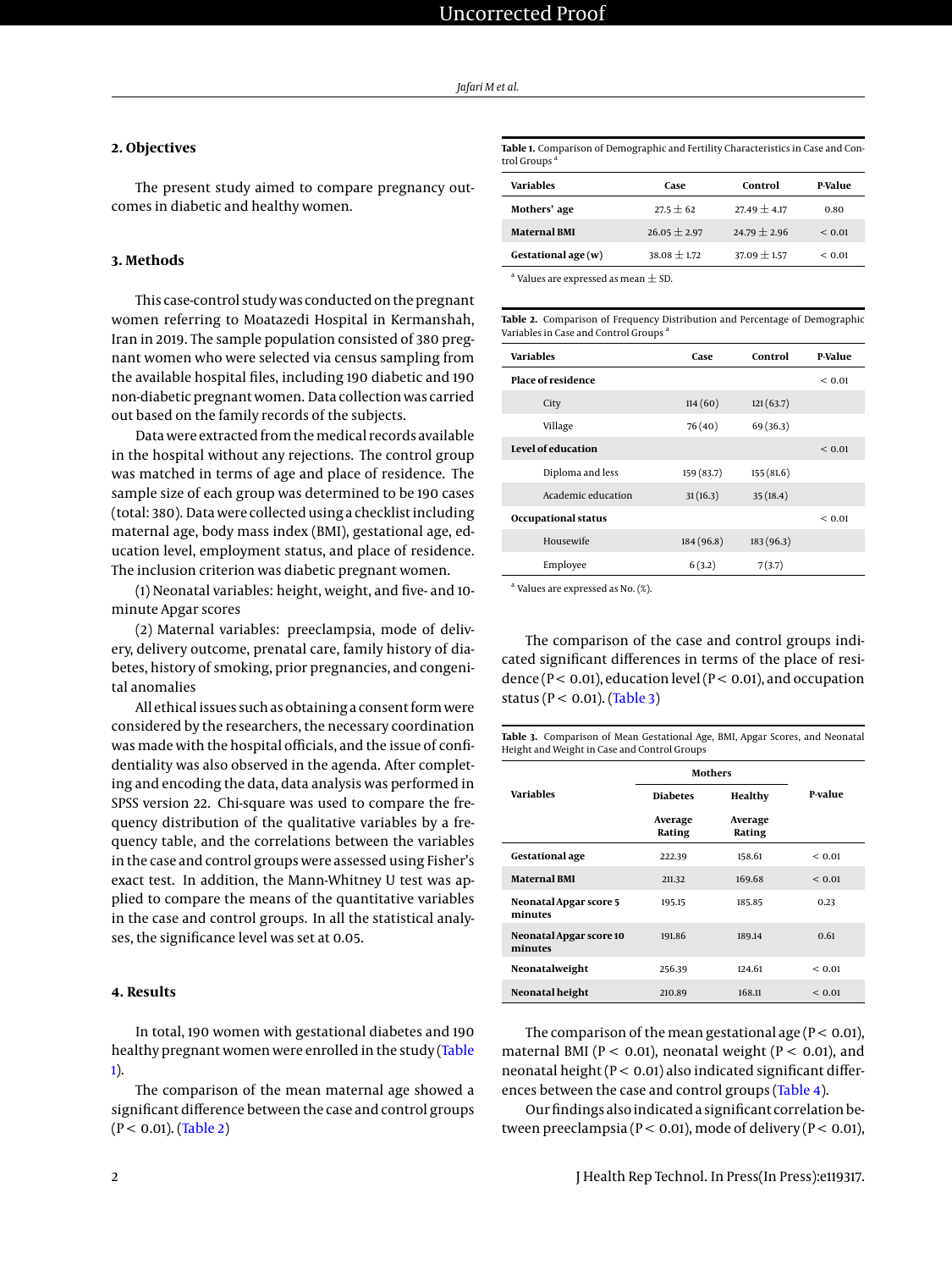| Jafari M et al. |  |  |  |  |  |  |
|-----------------|--|--|--|--|--|--|
|-----------------|--|--|--|--|--|--|

<span id="page-2-0"></span>

| <b>Variables</b>              | <b>Mothers</b>  |            | P-value     |
|-------------------------------|-----------------|------------|-------------|
|                               | <b>Diabetes</b> | Healthy    |             |
| Pre-eclampsia                 |                 |            |             |
| Yes                           | 16(8.4)         | 5(2.6)     | 0.01        |
| No                            | 174 (91.6)      | 185 (97.4) |             |
| <b>Type of delivery</b>       |                 |            |             |
| Normal                        | 28(14.7)        | 60(31.6)   | ${}_{0.01}$ |
| Cesarean<br>section           | 162(85.3)       | 130 (68.4) |             |
| <b>Result of childbirth</b>   |                 |            |             |
| Alive                         | 185 (97.4)      | 187 (94.4) | 0.72        |
| Dead                          | 5(2.6)          | 3(1.6)     |             |
| Pregnancy care                |                 |            |             |
| Yes                           | 183 (96.3)      | 182 (95.8) | 0.79        |
| N <sub>o</sub>                | 7(3.7)          | 8(4.2)     |             |
| Family history of<br>diabetes |                 |            |             |
| Yes                           | 11(5.8)         | 3(1.6)     | 0.03        |
| No                            | 179 (94.2)      | 187 (98.4  |             |
| Congenital<br>anomalies       |                 |            |             |
| Yes                           | 183 (96.3)      | 187 (98.4) | 0.34        |
| N <sub>o</sub>                | 7(3.7)          | 3(1.6)     |             |
| <b>History of pregnancy</b>   |                 |            |             |
| Yes                           | 62(32.6)        | 74 (38.9)  | < 0.01      |
| No                            | 128(67.4)       | 116(61.6)  |             |
| <b>History of smoking</b>     |                 |            |             |
| Yes                           | 9(4.7)          | 8(4.2)     | < 0.01      |
| N <sub>0</sub>                | 181 (95.3)      | 182 (95.8) |             |

<sup>a</sup> Values are expressed as No. (%).

family history of diabetes ( $P = 0.03$ ), prior pregnancies ( $P <$ 0.01), and history of smoking ( $P < 0.01$ ).

#### **5. Discussion**

According to the results of the present, the gestational age of the healthymothers was significantly different from the gestational age of the diabetic mothers whose gestational age was lower than the healthy mothers. This is consistent with the previous findings in this regard [\(17\)](#page-3-15). Furthermore, the BM of the pregnant women had a significant difference between the case and control groups, which is also consistent with the previous studies in this regard [\(19-](#page-3-16) [21\)](#page-4-0).

According to the current research, the outcomes of birth weight and neonatal height were significantly different between themothers with gestational diabetes and the healthy women, and the neonates of the mothers with gestational diabetes were overweight and taller than the infants of the healthy mothers. In addition, the ratio of cesarean sections of mothers in this category confirms this reason. The findings of the current research in this regard are consistent with previous studies [\(22\)](#page-4-1).

The results of the present study indicated a significant difference between the diabetic and healthy women in terms of preeclampsia, which is consistent with another research in this regard [\(20\)](#page-4-2). Furthermore, the diabetic and healthy women significantly differed in terms of the mode of delivery as the women with gestational diabetes showed a higher rate of cesarean delivery compared to the healthy women; this is also in line with the previous findings in this regard  $(22, 23)$  $(22, 23)$  $(22, 23)$ . Since most of the women with gestational diabetes give birth to overweight neonates and due to the anatomical conditions of these women, the rate of cesarean section is often higher among these women than normal subjects.

The results of the present study indicated that the family history of type II diabetes mellitus had a significant difference between the women with gestational diabetes and the healthy women. This finding is consistent with the previous studies in this regard. According to the current research, the family history of diabetes was identified as a risk factor for gestational diabetes, which is in line with other studies. This finding also emphasizes the role of genetics in susceptibility to gestational diabetes. On the other hand, some studies have indicated genetics to be an independent risk factor, especially in individuals aged more than 30 years [\(24,](#page-4-4) [25\)](#page-4-5).

The results of the present study showed no significant differences in the five- and 10-minute Apgar scores of infants between the healthy women and the women with gestational diabetes, which is consistent with the results of a similar study [\(1\)](#page-3-0). Moreover, the two groups in our research were compared in terms of congenital malformations, and no significant difference was observed in this regard. This finding is also in line with some of the previous studies in this respect [\(23,](#page-4-3) [26\)](#page-4-6).

The findings of the current research indicated a significant difference between the case and control groups in terms of smoking, which is inconsistent with other studies [\(27\)](#page-4-7). On the other hand, a significant difference was observed between the two groups in terms of prior pregnancies as the proportion of primiparous healthy women was higher than those with gestational diabetes who experienced their second or multiple pregnancies. This is in line with the findings of similar studies [\(20\)](#page-4-2).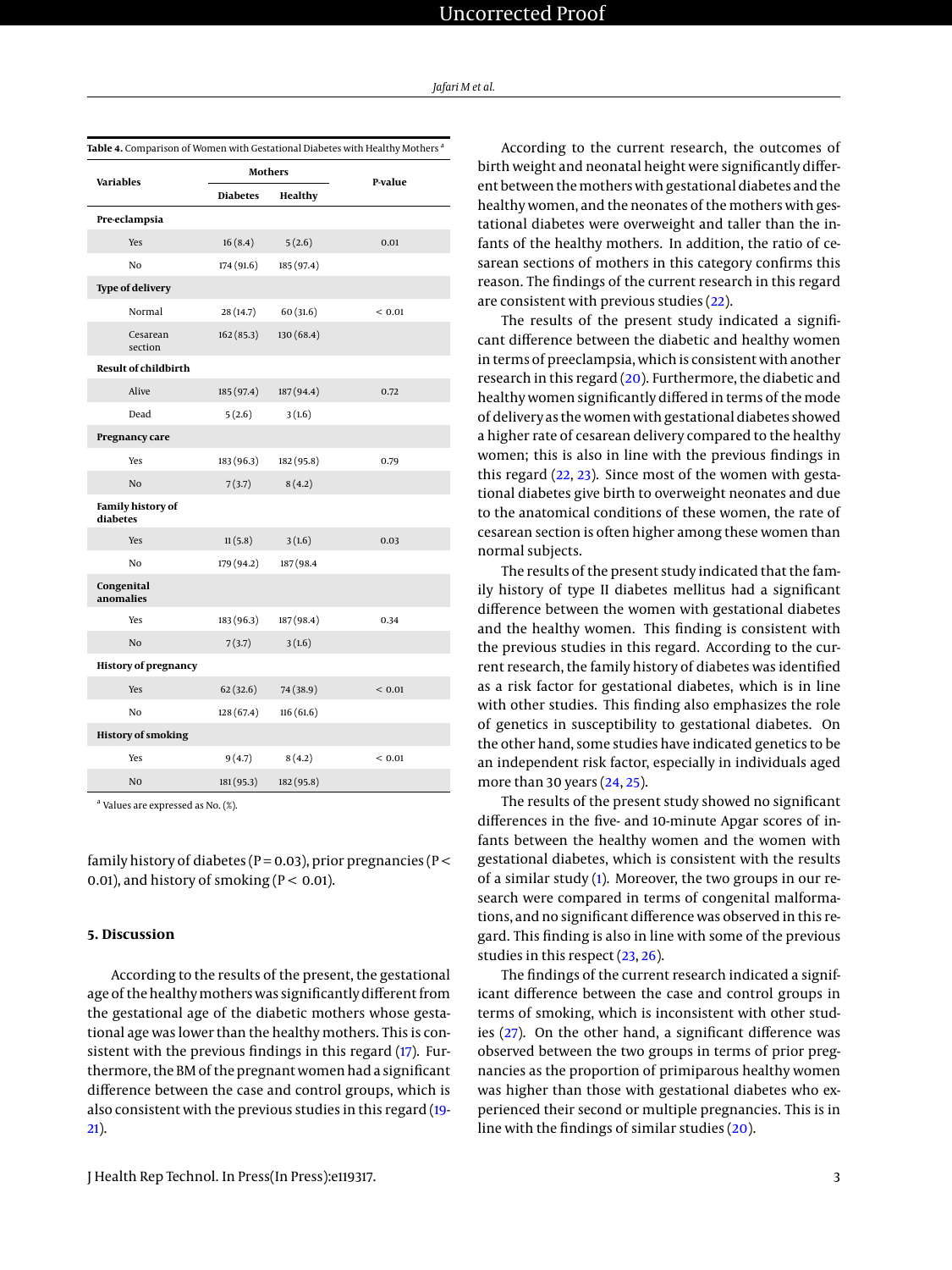## *5.1. Limitations of the Study*

The main limitation was that the present study was conducted in only one hospital. Therefore, it is suggested that similar studies target a larger number of hospitals.

### *5.2. Suggestions*

- Taking educational measures to enhance general maternal and neonatal health

- Investment of authorities in maternal and neonatal health

- Interventions to reduce and control gestational diabetes

- Studies on larger sample sizes to investigate gestational diabetes

### *5.3. Conclusions*

According to the results, gestational diabetes was associated with an increased rate of complications, which must be diminished through disease prevention and control to promote maternal and neonatal health.

# **Acknowledgments**

Hereby, we extend our gratitude to Moatazedi Hospital of Kermanshah for assisting us in this research project.

#### **Footnotes**

**Authors' Contribution:** M.J.: study concept and design, M.R.: Data analysis and interpretation, M.J., H.F., and L.S.: Drafting of the manuscript, M.J.: Critical revision of the manuscript for important intellectual content. All the authors provided comments and approved the final manuscript.

# **Conflict of Interests:** None declared.

**Funding/Support:** This study did not have the financial support of any organization.

### **References**

- <span id="page-3-0"></span>1. Gasim T. Gestational diabetes mellitus: maternal and perinatal outcomes in 220 Saudi women. *Oman Med J*. 2012;**27**(2):140–4. doi: [10.5001/omj.2012.29.](http://dx.doi.org/10.5001/omj.2012.29) [PubMed: [22496940\]](http://www.ncbi.nlm.nih.gov/pubmed/22496940). [PubMed Central: [PMC3321340\]](https://www.ncbi.nlm.nih.gov/pmc/articles/PMC3321340).
- <span id="page-3-1"></span>2. Petersmann A, Nauck M, Muller-Wieland D, Kerner W, Muller UA, Landgraf R, et al. Definition, Classification and Diagnosis of Diabetes Mellitus. *Exp Clin Endocrinol Diabetes*. 2018;**126**(7):406–10. doi: [10.1055/a-0584-6223.](http://dx.doi.org/10.1055/a-0584-6223) [PubMed: [29975979\]](http://www.ncbi.nlm.nih.gov/pubmed/29975979).
- <span id="page-3-2"></span>3. Yang H, Wei Y, Gao X, Xu X, Fan L, He J, et al. Risk factors for gestational diabetes mellitus in Chinese women: a prospective study of 16,286 pregnant women in China. *Diabet Med*. 2009;**26**(11):1099–104. doi: [10.1111/j.1464-5491.2009.02845.x.](http://dx.doi.org/10.1111/j.1464-5491.2009.02845.x) [PubMed: [19929987\]](http://www.ncbi.nlm.nih.gov/pubmed/19929987).
- <span id="page-3-3"></span>4. Rashidi H, Kalantari K, Shahbazian H, Nouhjah S. The relationship between fasting plasma glucose in the first trimester of pregnancy and the incidence of gestational diabetes in Iran. *Diabetes Metab Syndr*. 2021;**15**(4):102193. doi: [10.1016/j.dsx.2021.102193.](http://dx.doi.org/10.1016/j.dsx.2021.102193) [PubMed: [34229225\]](http://www.ncbi.nlm.nih.gov/pubmed/34229225).
- <span id="page-3-4"></span>5. Reece EA, Leguizamon G, Wiznitzer A. Gestational diabetes: the need for a common ground. *Lancet*. 2009;**373**(9677):1789–97. doi: [10.1016/S0140-6736\(09\)60515-8.](http://dx.doi.org/10.1016/S0140-6736(09)60515-8) [PubMed: [19465234\]](http://www.ncbi.nlm.nih.gov/pubmed/19465234).
- <span id="page-3-5"></span>6. Larijani B. A review on the prevalence of gestational diabetes mellitus (GDM) in different regions of Iran. *J Diabetes Metab Disord*. 2009;**8**:47– 56.
- <span id="page-3-6"></span>7. Chen L, Shi L, Zhang D, Chao SM. Influence of Acculturation on Risk for Gestational Diabetes Among Asian Women. *Prev Chronic Dis*. 2019;**16**. E158. doi: [10.5888/pcd16.190212.](http://dx.doi.org/10.5888/pcd16.190212) [PubMed: [31808419\]](http://www.ncbi.nlm.nih.gov/pubmed/31808419). [PubMed Central: [PMC6896832\]](https://www.ncbi.nlm.nih.gov/pmc/articles/PMC6896832).
- <span id="page-3-7"></span>8. Xu T, Dainelli L, Yu K, Ma L, Silva Zolezzi I, Detzel P, et al. The shortterm health and economic burden of gestational diabetes mellitus in China: a modelling study. *BMJ Open*. 2017;**7**(12). e018893. doi: [10.1136/bmjopen-2017-018893.](http://dx.doi.org/10.1136/bmjopen-2017-018893) [PubMed: [29203507\]](http://www.ncbi.nlm.nih.gov/pubmed/29203507). [PubMed Central: [PMC5736026\]](https://www.ncbi.nlm.nih.gov/pmc/articles/PMC5736026).
- <span id="page-3-8"></span>9. Srichumchit S, Luewan S, Tongsong T. Outcomes of pregnancy with gestational diabetes mellitus. *Int J Gynaecol Obstet*. 2015;**131**(3):251–4. doi: [10.1016/j.ijgo.2015.05.033.](http://dx.doi.org/10.1016/j.ijgo.2015.05.033) [PubMed: [26372349\]](http://www.ncbi.nlm.nih.gov/pubmed/26372349).
- 10. Sudasinghe BH, Wijeyaratne CN, Ginige PS. Long and shortterm outcomes of Gestational Diabetes Mellitus (GDM) among South Asian women - A community-based study. *Diabetes Res Clin Pract*. 2018;**145**:93–101. doi: [10.1016/j.diabres.2018.04.013.](http://dx.doi.org/10.1016/j.diabres.2018.04.013) [PubMed: [29679628\]](http://www.ncbi.nlm.nih.gov/pubmed/29679628).
- <span id="page-3-9"></span>11. Dabelea D, Crume T. Maternal environment and the transgenerational cycle of obesity and diabetes. *Diabetes*. 2011;**60**(7):1849– 55. doi: [10.2337/db11-0400.](http://dx.doi.org/10.2337/db11-0400) [PubMed: [21709280\]](http://www.ncbi.nlm.nih.gov/pubmed/21709280). [PubMed Central: [PMC3121421\]](https://www.ncbi.nlm.nih.gov/pmc/articles/PMC3121421).
- <span id="page-3-10"></span>12. Rashidi H, Rezaianzadeh A, Tabatabaee SHR, Mousavi SA. Prevalence and Risk Factors of Gestational Diabetes Mellitus in Yazd Province, Iran. *J Midwifery Reproductive Health*. 2021;**9**(3):1–6. doi: [10.22038/JMRH.2021.56835.1696.](http://dx.doi.org/10.22038/JMRH.2021.56835.1696)
- 13. Grigoryan OR, Mikheev RK, Kurinova AN, Chernova MO, Sazonova DV, Akhmatova RR, et al. [Comparative impact analysis of risk factors on the course and outcomes of pregnancy with gestational diabetes mellitus]. *Probl Endokrinol (Mosk)*. 2021;**67**(3):78–86. doi: [10.14341/probl12756.](http://dx.doi.org/10.14341/probl12756) [PubMed: [34297506\]](http://www.ncbi.nlm.nih.gov/pubmed/34297506).
- <span id="page-3-11"></span>14. Zhuang W, Lv J, Liang Q, Chen W, Zhang S, Sun X. Adverse effects of gestational diabetes-related risk factors on pregnancy outcomes and intervention measures. *Exp Ther Med*. 2020;**20**(4):3361–7. doi: [10.3892/etm.2020.9050.](http://dx.doi.org/10.3892/etm.2020.9050)
- <span id="page-3-12"></span>15. Mirabelli M, Chiefari E, Tocci V, Greco E, Foti D, Brunetti A. Gestational diabetes: Implications for fetal growth, intervention timing, and treatment options. *Curr Opin Pharmacol*. 2021;**60**:1–10. doi: [10.1016/j.coph.2021.06.003.](http://dx.doi.org/10.1016/j.coph.2021.06.003) [PubMed: [34280703\]](http://www.ncbi.nlm.nih.gov/pubmed/34280703).
- <span id="page-3-13"></span>16. Etminan-Bakhsh M, Tadi S, Hatami M, Darabi R. Prevalence of Gestational Diabetes Mellitus and Its Associated Risk Factors in Boo-Ali Hospital, Tehran. *Galen Med J*. 2020;**9**. e1642. doi: [10.31661/gmj.v9i0.1642.](http://dx.doi.org/10.31661/gmj.v9i0.1642) [PubMed: [34466559\]](http://www.ncbi.nlm.nih.gov/pubmed/34466559). [PubMed Central: [PMC8344143\]](https://www.ncbi.nlm.nih.gov/pmc/articles/PMC8344143).
- <span id="page-3-15"></span>17. Rashidi H, Rezaianzadeh A, Tabatabaee SHR, Mousavi SA. Prevalence and Risk Factors of Gestational Diabetes Mellitus in Yazd Province, Iran. *J Midwifery Reproductive Health*. 2021;**9**(3):1–6. doi: [10.22038/JMRH.2021.56835.1696.](http://dx.doi.org/10.22038/JMRH.2021.56835.1696)
- <span id="page-3-14"></span>18. Newman C, Egan AM, Ahern T, Al-Kiyumi M, Balan G, Brassill MJ, et al. Diabetes care and pregnancy outcomes for women with pregestational diabetes in Ireland. *Diabetes Res Clin Pract*. 2021;**173**:108685. doi: [10.1016/j.diabres.2021.108685.](http://dx.doi.org/10.1016/j.diabres.2021.108685) [PubMed: [33548336\]](http://www.ncbi.nlm.nih.gov/pubmed/33548336).
- <span id="page-3-16"></span>19. Ehrlich SF, Hedderson MM, Feng J, Davenport ER, Gunderson EP, Ferrara A. Change in body mass index between pregnancies and the risk of gestational diabetes in a second pregnancy. *Obstet Gynecol*. 2011;**117**(6):1323–30. doi: [10.1097/AOG.0b013e31821aa358.](http://dx.doi.org/10.1097/AOG.0b013e31821aa358) [PubMed: [21606742\]](http://www.ncbi.nlm.nih.gov/pubmed/21606742). [PubMed Central: [PMC3222684\]](https://www.ncbi.nlm.nih.gov/pmc/articles/PMC3222684).